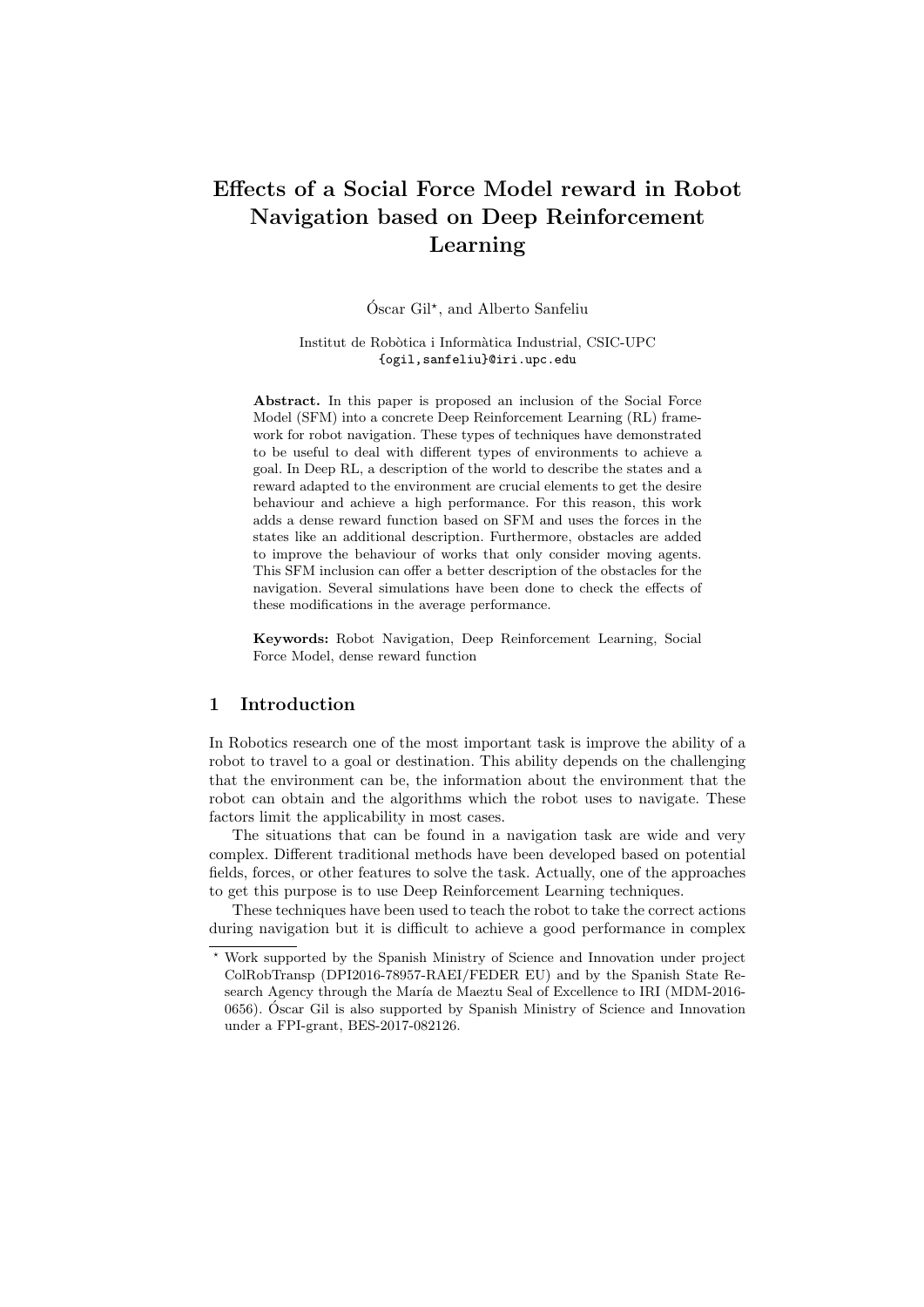#### 2 Óscar Gil, and Alberto Sanfeliu

environments[25]. In the particular case of facing complex obstacles SFM can be useful to describe the environment better and avoid them.

In the remainder of the paper, preliminaries and related work is presented in Sections 2 and 3. In Section 4 the problem formulation is exposed. Section 5 explains a new type of reward based on Social Force Model and Section 6 presents the simulations and the results. Finally, conclusions are discussed in Section 7.

# 2 Preliminaries

#### 2.1 Social Force Model

For simulate pedestrians motion it is important to consider the physical forces caused by the environment like friction forces to walk, gravity forces or forces in a collision but it is equally important to consider the influence of other pedestrians and obstacles in social rules to walk. For example, when a person who is walking see an obstacle change the trajectory before be near the obstacle to avoid a possible collision. In this process the obstacle does not apply forces to the person but the person reacts as if a force exists.

This type of "virtual forces" that do not exist but can be a way to model the social interactions are known as the Social Force Model[14]. This model simulates the social interactions when a person walks to a determinate goal. There are 2 types of forces in this model applied to an agent  $n$  (robot or pedestrian). One is the attractive force to the goal,  $q_n^{goal}$ ,

$$
\boldsymbol{f}_n(\boldsymbol{q}_n^{goal}) = k(\boldsymbol{v}_n^0(\boldsymbol{q}_n^{goal}) - \boldsymbol{v}_n), \qquad (1)
$$

where k is a constant,  $\mathbf{v}_n^0(\mathbf{q}_n^{goal})$  is the preferred velocity to the goal and  $\mathbf{v}_n$  is the current agent velocity. The second type of force is the repulsive force of an obstacle or pedestrian  $z$  to an agent  $n$ ,

$$
\boldsymbol{f}_{z,n}^{int} = a_z e^{(d_z - d_{z,n})/b_z} \hat{\boldsymbol{d}}_{z,n} \tag{2}
$$

where  $a_z, b_z, d_z$  are parameters of the forces,  $d_{z,n}$  is the distance between the agent n and the obstacle or pedestrian z and  $\hat{d}_{z,n}$  is the unitary vector in the direction defined by  $n$  and  $z$ , pointing to  $n$ . The resultant force applied to the agent is:

$$
\boldsymbol{F}_n = \boldsymbol{f}_n(\boldsymbol{q}_n^{goal}) + \sum_{z=1}^{Z} \boldsymbol{f}_{z,n}^{int} \ . \tag{3}
$$

Several works have been developed using the SFM in order to get socially acceptable trajectories for robots in diverse situations like side-by-side or approaching tasks[7, 8, 20] adding elements to incorporate anisotropy or other goals.

In this work the forces are calculated only for the robot and the resultant force is calculated only with the repulsive forces. The attractive force it's only used in a new type of reward.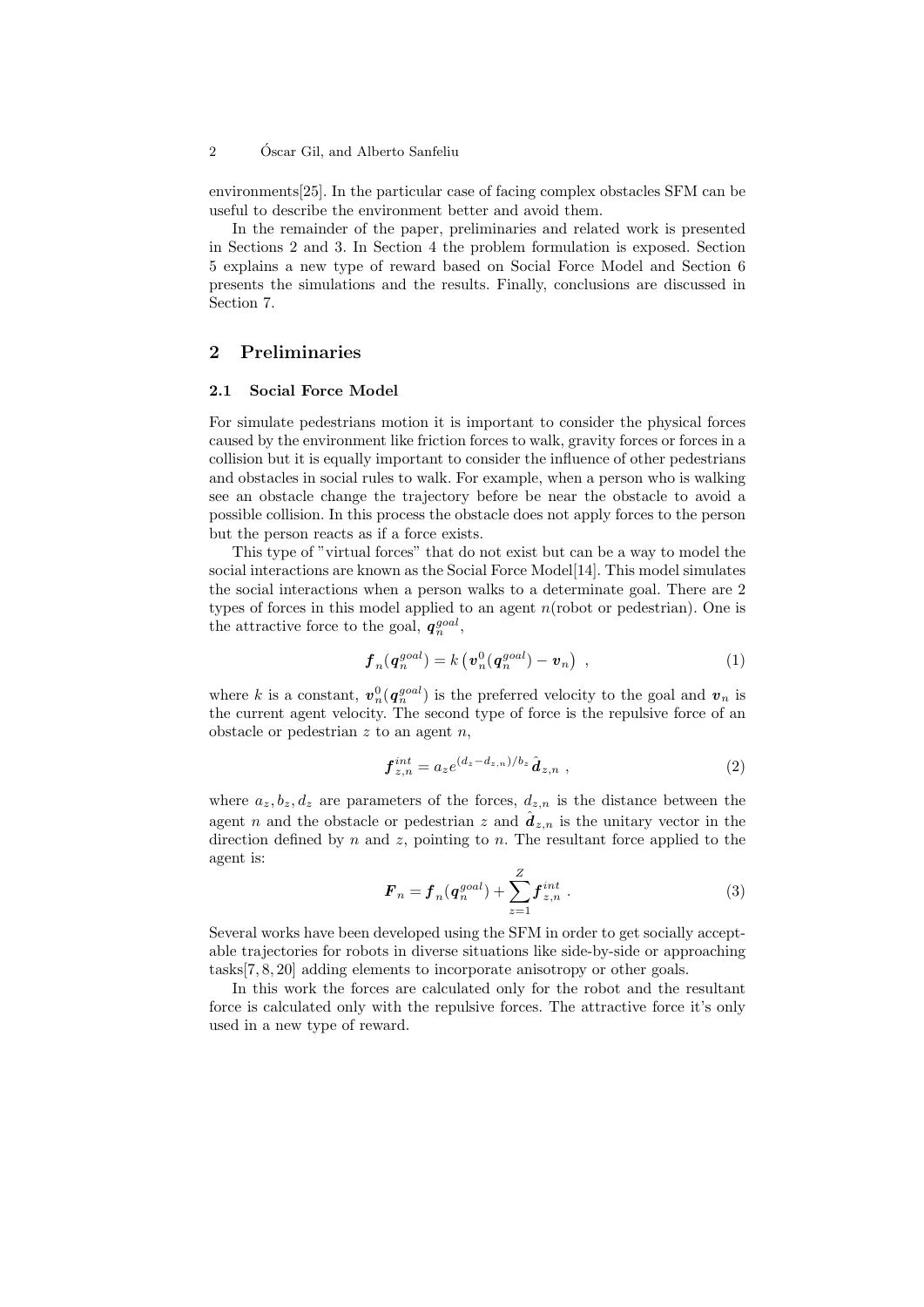#### 2.2 Optimal Reciprocal Collision Avoidance (ORCA)

Reciprocal Velocity Obstacle (RVO) and Optimal Reciprocal Collision Avoidance (ORCA) are reactive methods to avoid collisions between moving agents[2, 26]. In ORCA, the current velocities and positions of all agents in an environment are used to calculate the new velocities that all agents should have to avoid all the possible collisions.

The advantage of this method is that the ratio of collisions is zero by definition because ORCA chooses the velocities to avoid collisions.

On the other hand, if an agent is not controlled by ORCA, it cannot be guaranteed that the collision with this agent is prevented. For this reason, ORCA is not very useful to control an agent like a robot that moves with independent agents like people or animals. Additionally, ORCA has problems when an agent has to avoid a concave obstacle. This problem limits the type of obstacles that can be used in the simulations.

In this paper the RVO library with ORCA is used to simulate the environment with agents and obstacles. The robot is controlled with ORCA in the Imitation Learning steps to learn the basic movements to the goal.

## 3 Related Work

In this section, different works related to this paper are briefly described.

#### 3.1 The reward shaping problem

It is a very common problem in Reinforcement Learning tasks decide what type of reward choose to improve the training process. This is known as reward design or reward shaping.

Reward shaping is used to decrease the temporal credit assignment problem. This occurs when the agent only receives reward in a goal that must achieve and cannot use this information to know what are the best individual actions to reach the goal.

Several forms of reward shaping can be used to handle the temporal credit assignment[10, 19, 28]. It is difficult to get a proper reward that not get stuck in local minima. In this paper it is proposed a different reward transforming a sparse reward into a dense reward based in the SFM.

#### 3.2 Navigation based on Deep Reinforcement Learning

Supervised Learning techniques have been applied to predict the movements of agents in a temporal horizon. For example, sequence models that use Long Short Term Memory (LSTM) recurrent neural networks like Social LSTM[1] and other[12, 13] are capable to encode the Human-Robot interactions and Human-Human interactions to improve the predictions. Other techniques are based in generative models like Social-GAN[11] or SoPhie[21] that use pooling modules and attention modules.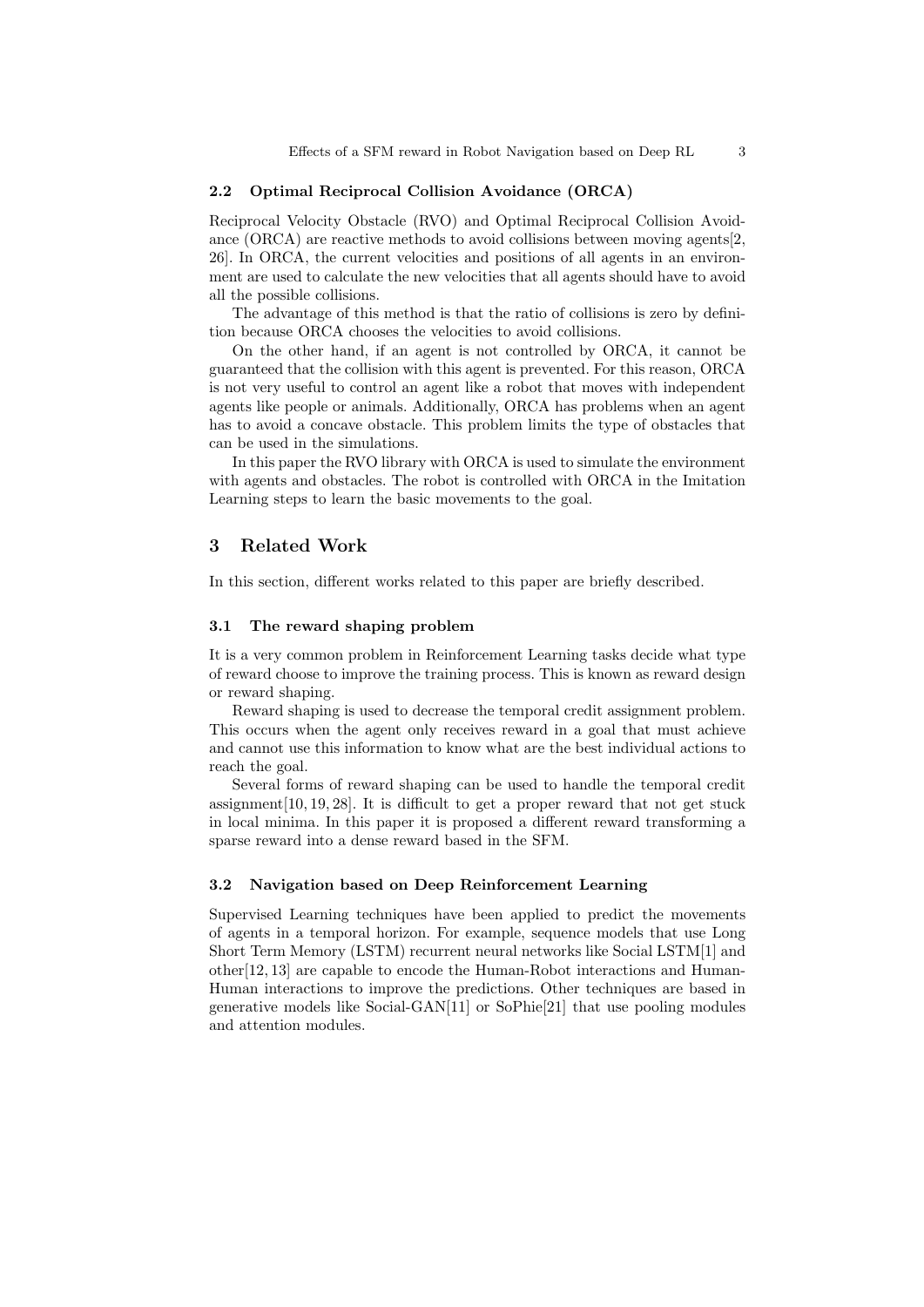#### 4 Oscar Gil, and Alberto Sanfeliu ´

This type of techniques offers very useful information in navigation tasks but not take into account all the elements in navigation tasks like obstacles, actions, kinematics or goals.

For cover a more general point of view in the robot navigation task, Reinforcement Learning techniques are a more suitable way to achieve a good performance. Normally, these techniques use neural networks due to the very high number of states to make the computation possible and, for that reason, in these cases are Deep Reinforcement Learning techniques.

In particular, here it is used the Temporal Difference (TD) algorithm[22] using a neural network to calculate the value function. The aim of this method is to use the next prediction to actualize the current prediction before reach the final state taking into account that the states are correlated. This method gives very good results in areas like finance[27] and games[24].

Several works[4–6, 17] for navigation have been developed using these methods to learn policies. Sometimes, these methods combine visual information to improve predictions like PoliNet[15]. Another method[9] combines Probabilistic Roadmaps and a RL based local planner to guide the robot for long-range indoor navigation.

There are other works that use Imitation Learning approaches to learn policies[16, 18, 23]. In the Crowd-Robot Interaction (CRI) approach[3], in which is mainly based the navigation in this paper, Imitation Learning is combined with the Deep Reinforcement Learning task to obtain a policy (SARL) for robot navigation. For Imitation Learning, the policy used to control all the agents is ORCA. Deep V-learning algorithm is used in the Imitation Learning and Reinforcement Learning phases with a temporal-difference method, a fixed target network and standard experience replay. In contrast with this work, in the CRI approach obstacles have not been used in the training. It causes some problems in the robot movement when obstacles are added to test the policy.

# 4 Problem Formulation

In this work, it is considered the same navigation task as in the CRI approach. A robot navigates to a goal through an environment with  $n$  agents. The difference is that there are obstacles considered too. The objective is to learn a policy to decide the velocities for navigate to a goal avoiding the agents and obstacles with a velocity close to a preferred value and taking socially acceptable trajectories.

The state of the robot is defined with s. The states of the agents are represented in  $\mathbf{w} = [w_1, w_2...w_n]$ . In this list of agents, obstacles are included too like agents with velocity equal to zero. All these states are rotated to the robot centred coordinate system with the  $x$  axe pointing to the goal. In this coordinate system the states, which proceed from the CRI work, are this,

$$
\mathbf{s} = [d_g, v_{pref}, \theta, r, v_x, v_y],\n\mathbf{w}_i = [p_x, p_y, v_x, v_y, r_i, d_i, r + r_i],
$$
\n(4)

where  $d_i = ||\mathbf{p} - \mathbf{p}_i||_2$  is the robot's distance to the agent i,  $d_g = ||\mathbf{p} - \mathbf{p}_g||_2$  is the robot's distance to the goal,  $\mathbf{p} = [p_x, p_y]$  is the agent or obstacle position,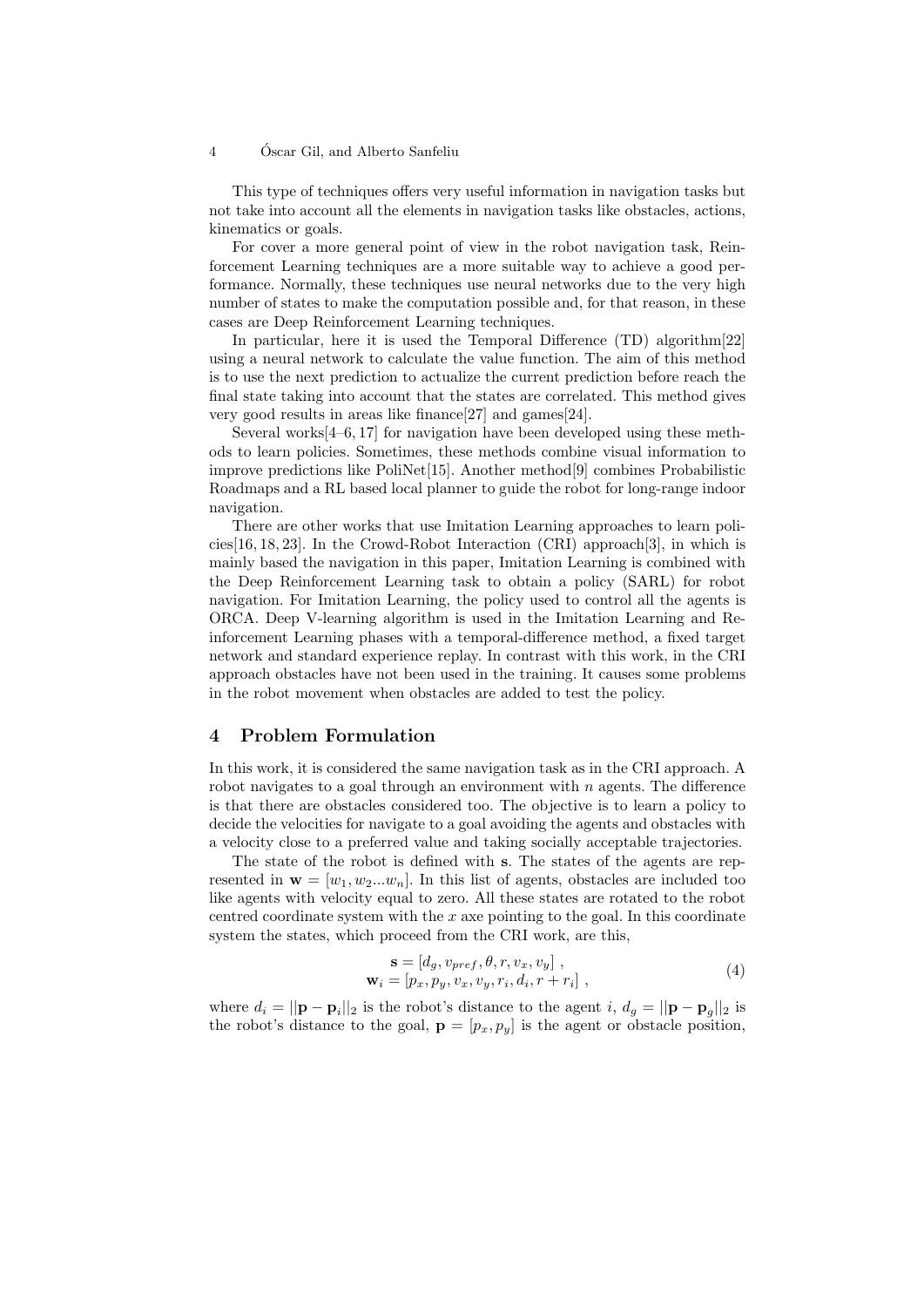$\mathbf{v} = [v_x, v_y]$  is the current velocity,  $v_{pref}$  is the preferred velocity of the robot,  $\theta$ is an angle different to zero for non-holonomic kinematic cases,  $r_i$  is the agent or obstacle radius and  $r$  is the robot radius.

In this work it is used a second type of states that include a SFM description of the agents and obstacles introducing the repulsive forces  $f_i = [f_x, f_y]$ (described in Section 2.1) of each agent and obstacle applied to the robot. These forces are included in the agent states and obstacle states. In the robot state it is included the resultant force of all the agents and obstacles,  $\mathbf{F} = [F_x, F_y]$ . These states are,

$$
\mathbf{s} = [d_g, v_{pref}, \theta, r, v_x, v_y, F_x, F_y],
$$
  

$$
\mathbf{w}_i = [p_x, p_y, v_x, v_y, r_i, d_i, r + r_i, f_x, f_y].
$$
 (5)

The states for all the agents and obstacles are always known and used to calculate the value function using a neural network and the Temporal Difference algorithm of the CRI work[3]. With this value function the greedy policy is calculated, which gives in this case the robot's velocity(the optimal action) each timestep.

# 5 Social Force Model Reward

In this work two types of rewards are used to guide the robot to the correct behaviour. The first reward is the reward used in the CRI approach[3]:

$$
R = \begin{cases}\n-0.25 & \text{if } d_t < 0 \\
0.25(-0.1 + d_t/2) & \text{else if } d_t < 0.2 \\
1 & \text{else if } \mathbf{p} = \mathbf{p}_g \\
0 & \text{otherwise}\n\end{cases}
$$
\n(6)

where  $d_t = d_i - r - r_i$ , represents the distance between agents minus the radius of the 2 agents.

The second reward is a dense reward based on the SFM described in Section 2.1. This Social Force Model Reward takes into account the attractive force to the goal and the repulsive forces of the agents and obstacles,

$$
R = \begin{cases} -0.25 & \text{if } d_t < 0\\ Ae^{-Bd_t} & \text{else if } d_t < 0\\ 1 & \text{else if } \mathbf{p} = \mathbf{p}_g\\ k - ||k(\mathbf{v} - \mathbf{v}_{pref})||_2/2 - 0.0001d_g \text{ otherwise} \end{cases}
$$
(7)

where  $A = -0.03$ ,  $B = 10$  and  $k = 0.001$ . These values have been chosen looking for rewards that are not very different from the first reward. The first term of the reward is applied in collisions, the second term is applied when an agent or obstacle is very near, the third term is applied if the robot get the goal and the last term is equivalent to an attractive force that gives more reward if the velocity is pointing to the goal and the robot is near to the goal. A variation of this reward it is used in a version with a little temporal discount,  $-0.02(t-10)$ , if  $t \geq 10$  in the third term. This discount is chosen to be not very high and taking into account the average time needed to reach the goal in the best cases.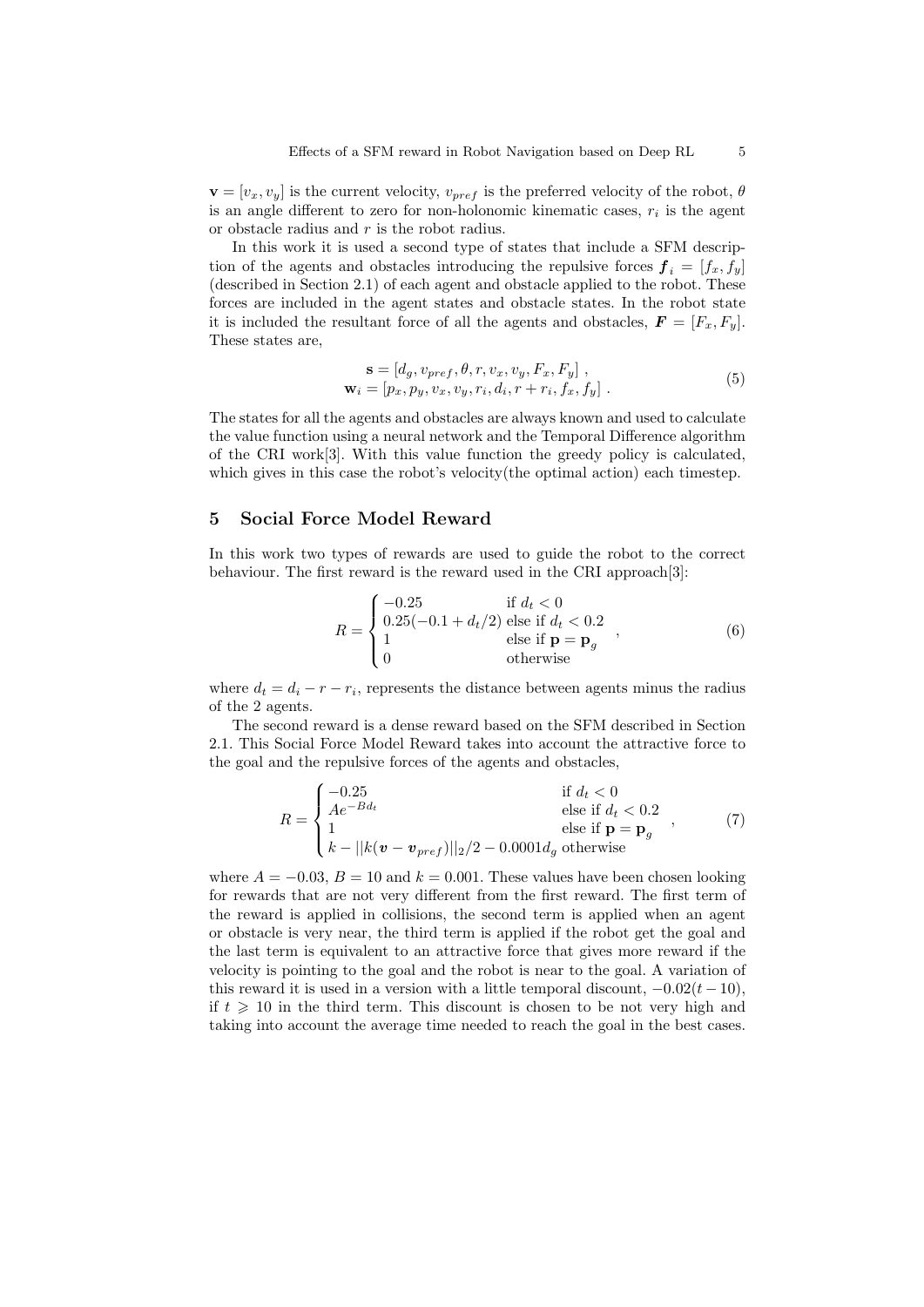#### 6 Oscar Gil, and Alberto Sanfeliu ´



Fig. 1: First and second environment. In the first environment obstacles are separated. In the second case, obstacles are joined into a concave barrier.

## 6 Experiments

In this section are described the environment used in the simulations, the metrics to compare different versions, the results and the implementation details. No real experiments have been conducted.

### 6.1 Simulation Environment

The environment in the simulations is created using gym and the RVO library and plotted using matplotlib library like in the CRI work. It contains a robot in an initial position  $(0, -4)$  and the robot's goal in  $(0, 4)$ . The agents and the robot are represented like circles using the same radius.

The obstacles are squares whose side is equal to the diameter of the agents and have an agent inside. This agent inside the obstacle has velocity zero and gives the state's information of the obstacle,  $w_i$ . This is to achieve that the robot be aware of the obstacle when is controlled by the SARL policy. The square obstacle is generated to achieve that the agents controlled by ORCA distinguish between agents and obstacles.

There are 5 types of environments that always contain 10 elements generated randomly as agents or obstacles. In the first environment, shown in Fig. 1, the agents are generated in a circumference with their goals in the opposite side. The probability of generate an agent is 0.6 and 0.4 for an obstacle. The second environment, shown in Fig. 1, has always 5 obstacles joined into a fixed concave barrier and 5 agents in a circumference with their goals in the opposite side. The other environments in Fig. 2 use combinations of the concave barrier and barriers of 2 or 3 obstacles. In environment 3 the concave barrier can be in different positions between the robot and the goal.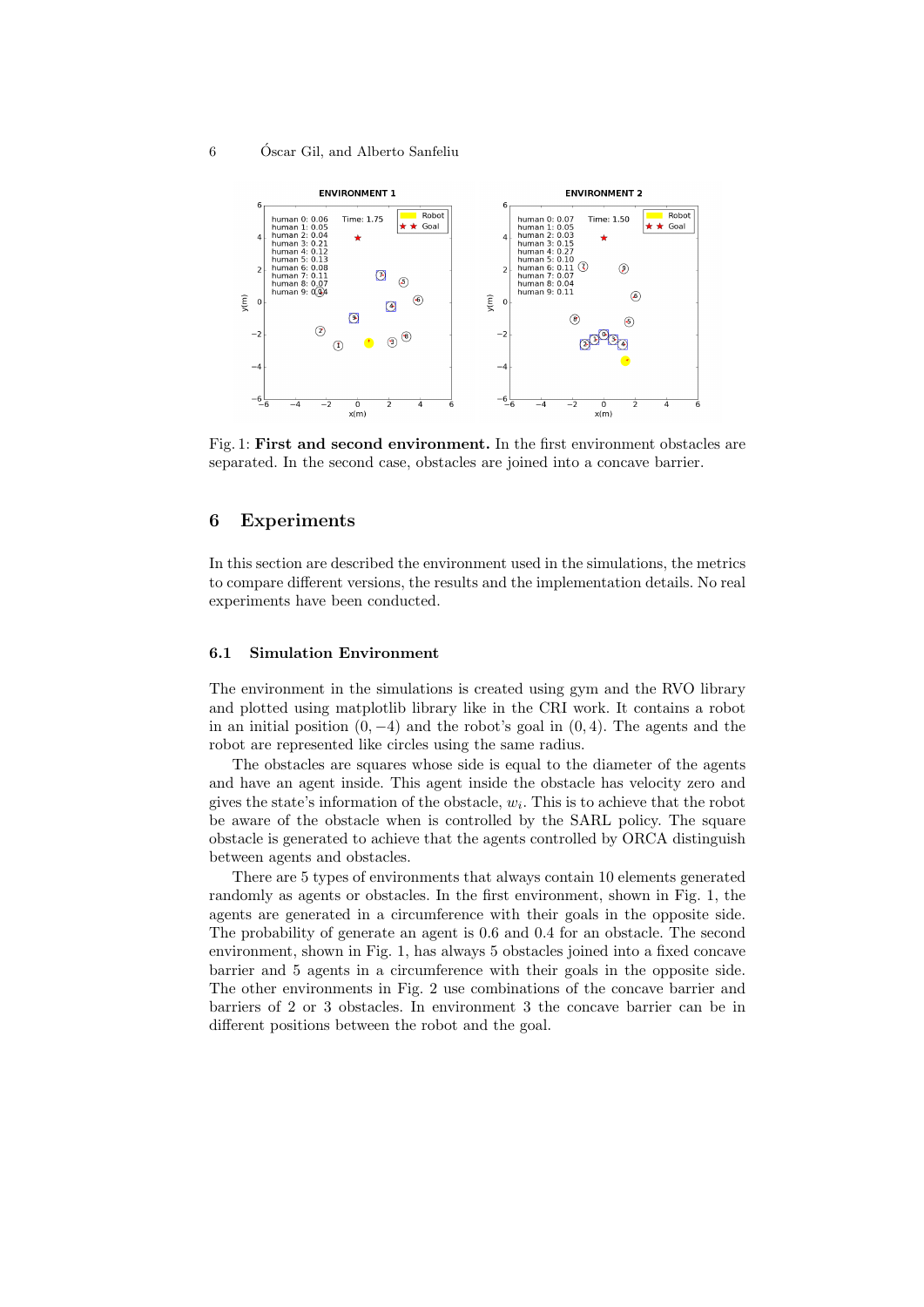

Fig. 2: Other environments. Environments from the third to the fifth.

#### 6.2 Metrics

In this section are explained the metrics used to measure the performance of the navigation. These metrics are the same than in the CRI work.

- Success Rate: This value measures the ratio of times that the robot reaches the goal.
- Collision Rate: This value measures the ratio of times that the robot collides with agents or obstacles.
- Navigation Time: Time used for the robot to reach the goal. The maximum time is 25 s.
- Total Reward: The average cumulative reward of all the episodes.

The most meaningful metrics are the success rate and collision rate because brief on the most important features of the navigation task.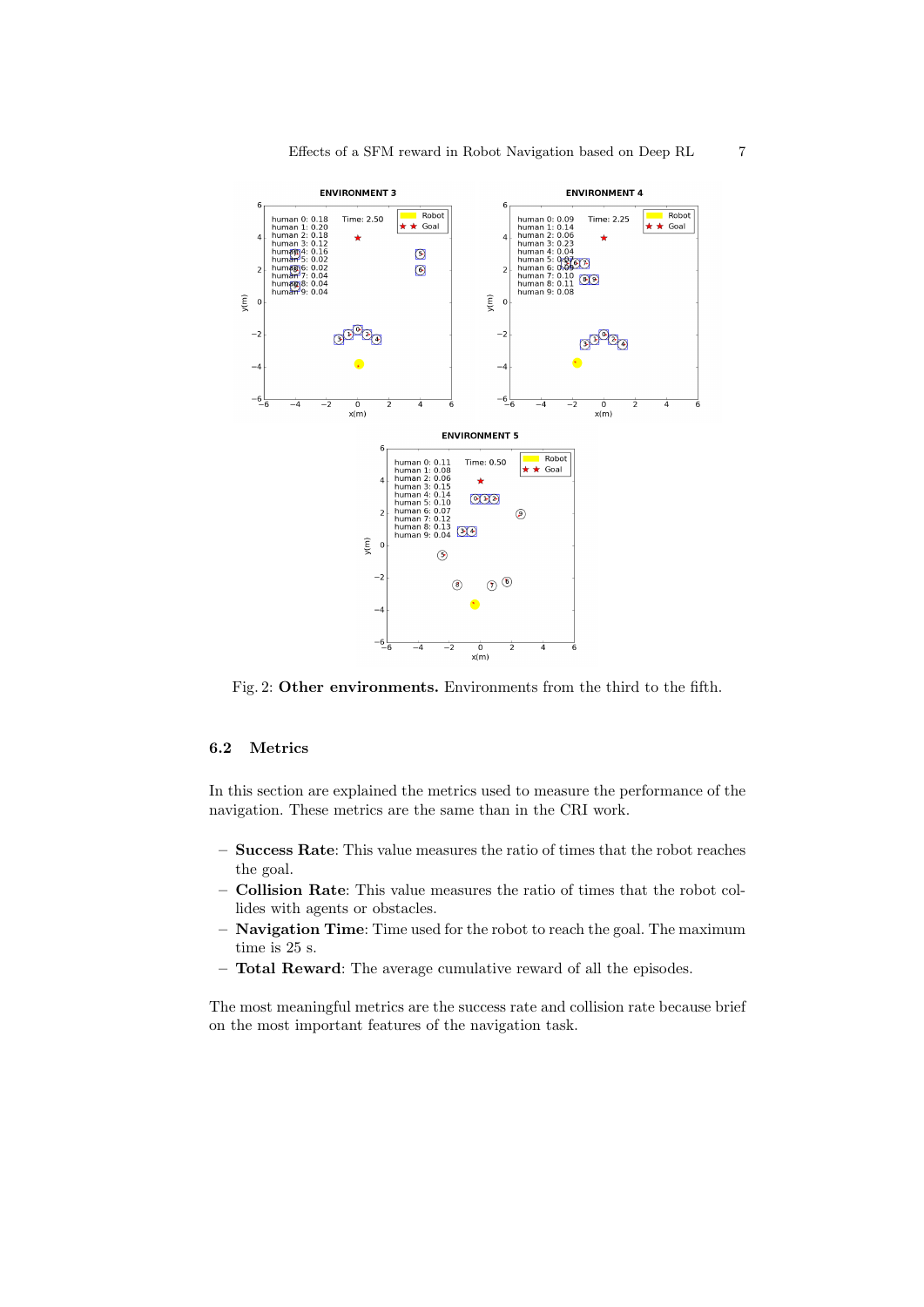#### 8 Oscar Gil, and Alberto Sanfeliu ´

| Version                 | Success Rate | Collision Rate | Navigation Time | Total Reward  |
|-------------------------|--------------|----------------|-----------------|---------------|
| $SARL(2 \text{ times})$ | 0.96/0.97    | 0.02/0.01      | 10.85/11.77     | 0.3059/0.2850 |
| <b>SARL-SFM</b>         | 0.91         | 0.03           | 11.83           | 0.2417        |
| SARL-SFM2               | 0.86         | 0.02           | 11.92           | 0.2363        |
| SARL-SFM3               | 0.93         | 0.01           | 11.27           | 0.2741        |
| $SARL-SFM4$             | 0.90         | 0.00           | 11.61           | 0.2646        |
| $SARL-SFM5$             | 0.96         | 0.03           | 11.69           | 0.2799        |
| SARL-SFM6               | 0.96         | 0.03           | 11.25           | 0.2713        |

Table 1: Test results. Average results obtained in the test evaluation after 500 episodes. All these cases are obtained using only the two first environments.

| Version                                |       |       | Success Rate   Collision Rate   Navigation Time   Total Reward |        |
|----------------------------------------|-------|-------|----------------------------------------------------------------|--------|
| <b>SARL</b>                            | 0.901 | 0.001 | 10.54                                                          | 0.3046 |
| $ \mathbf{SARL}\text{-}\mathbf{SFM6} $ | 0.893 | 0.004 | 10.88                                                          | 0.2763 |

Table 2: Second test results. Average results obtained in the test evaluation after 1000 episodes using all the environments in training.

#### 6.3 Quantitative Evaluation

In Table 1 the average results of a test using 500 episodes are exposed for the different versions:

- SARL: The CRI approach without local map.
- SARL-SFM: With SFM reward and temporal discount in the reward.
- SARL-SFM2: With SFM reward.
- SARL-SFM3: With SFM reward but without concave barrier in training.
- **SARL-SFM4**: With SFM reward but  $k = 0.003$  in the reward.
- SARL-SFM5: With forces included in the states and without SFM reward.
- SARL-SFM6: With forces included in the states and with the SFM reward.

In the Fig. 3 is shown the success rate for each type of training during the validation. In Table 2 are shown the results of a second type of training with only the SARL and SARL-SFM6 cases using all the environments.

## 6.4 Qualitative Evaluation

Comparing to the cases analysed in the CRI paper, in which there were only 5 moving agents without obstacles, this paper has proposed a more demanding environment with 10 elements between agents and obstacles. Normally, with the new environments in training, the robot does not get stuck because of the obstacles and can surpass the concave barrier.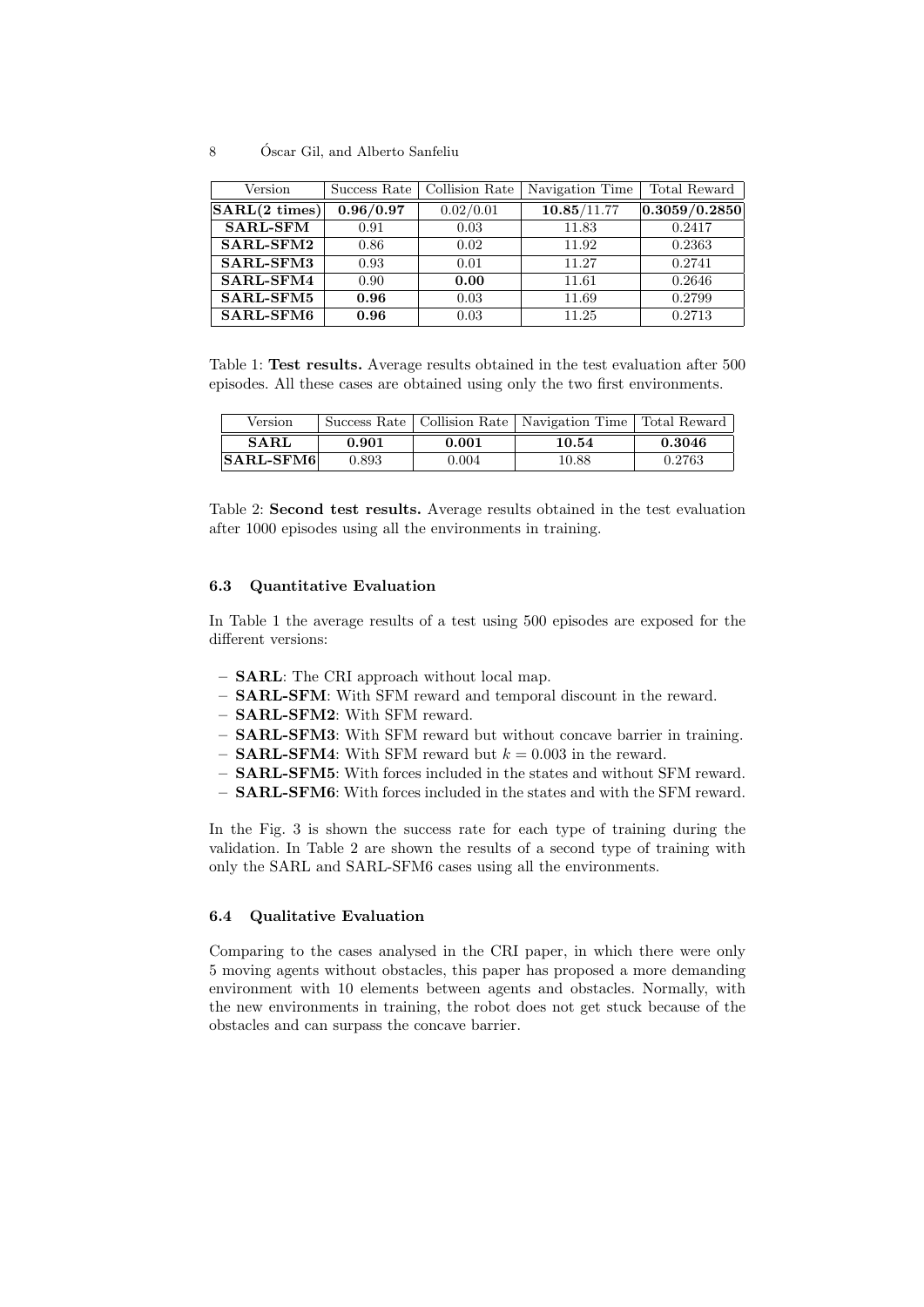

Fig. 3: Validation graphic. This graphic shows the validation results for the success rate each 1000 episodes of the first type of training.

In spite of the fact that the robot faces better the obstacles, there are some cases where the robot is very slow avoiding the concave barrier. If there are not agents moving in the environment the robot gets stuck with the concave barrier.

In Table 1, results obtained are, in general, worse than in the CRI paper because of the more challenging environment and the best success rate is obtained without the SFM reward. Comparing the SARL-SFM2 to SARL-SFM3, although the success rate is better in SARL-SFM3, in SARL-SFM2 the robot get stuck fewer in the concave barrier episodes. For this reason, the concave barrier can be useful in the training phase.

In the SARL-SFM4, k is 3 times bigger to increment the rewards and the influence of the attractive effect to the goal and there is not temporal discount. This causes a worse performance than the SARL-SFM case.

Although the test results are better in the SARL case, the training progression is not equal for all the cases. This can be observed in Fig. 3. For example, in the SARL-SFM3 the validation applied after 7000 episodes of training gives a success rate of 0.98. In SARL-SFM5, this success rate after 4000 episodes is 0.89, while in the SARL case was only 0.66. In the SARL-SFM case the success rate is always smaller than the SARL success rate.

The 2 last cases, SARL-SFM5 and SARL-SFM6, combine the SFM reward with the new states and offers better results that cases with only SFM reward. The convergence is faster in the first part of the training than the SARL case and the performance in test is more or less the same. These results suggest that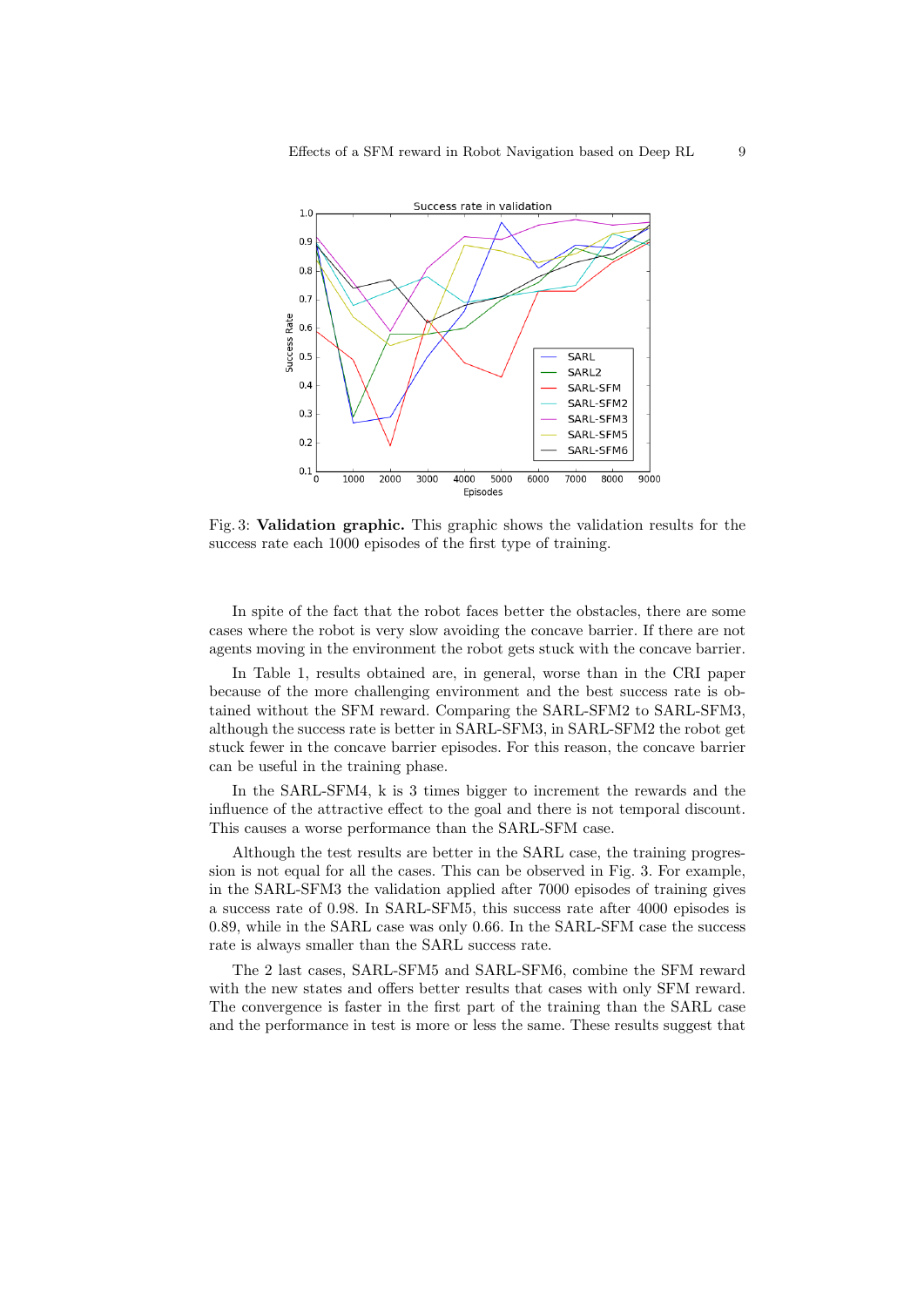#### 10 Óscar Gil, and Alberto Sanfeliu

the training progression is faster introducing the forces in the states and the oscillations in training are reduced.

In Table 2 all the environments are used in the training and the performance of the robot facing obstacles improves only a little in the SARL and SARL-SFM6 cases. There are more or less a 10 % of cases where the robot get stuck and these cases normally occur in environments that only contain obstacles.

#### 6.5 Implementation Details

For the implementation, the robot is visible for the agents and the different versions that are compared do not use the local map of the CRI work. The neural network is the same as the network used in the CRI approach. It is only changed the input layer in the first multilayer perceptron (MLP) and the input layer in the last MLP to use the new states proposed in this paper. In the states, the parameters of the repulsive forces described in Section 2.1 are  $a_z = 1, d_z = 0$ and  $b_z = 1$ . This choice offers inputs neither too big nor too small to the neural network.

In the optimization task it is used the Stochastic Gradient Descent method with momentum 0.9. The batch size is 100.

For imitation learning, 3000 episodes are collected using ORCA for the robot and the policy is trained with 50 epochs and learning rate 0.01. In this phase, the environment is the one without the concave barrier in all cases.

For reinforcement learning, the learning rate is 0.001, the discount factor is 0.9, the number of episodes is 10,000 and the policy used is the  $\epsilon$ -greedy policy of the CRI work. Each 1000 episodes there is a validation phase with 100 episodes. At the end of the training there is a test phase with 500 episodes. In Table 1, the environment used for the reinforcement learning phase of the training, the validation phase and the test phase is randomly chosen each episode between one of the two first environments with probabilities 0.7 for the first environment and 0.3 for the second one. In Table 2, the environments used in reinforcement learning are a total of 4, from the second to the fifth, with probabilities 0.25, the number of training episodes is 15.000 and there are 1000 test episodes.

The work assumes holonomic kinematics and the same action space that is used in CRI work. The implementation has been developed in PyTorch and the simulations have been launched in a Tesla K40c GPU.

# 7 Conclusion

In this work, 3 modifications have been done in order to check the changes in the performance of the SARL policy, designed in the CRI approach.

Firstly, the environment has been expanded through obstacles to improve the robot's behaviour when faces them. This type of modification has slightly improved the robot behaviour but there are still some problems when the robot faces only obstacles and a better description of the environment or a different neural network would be required.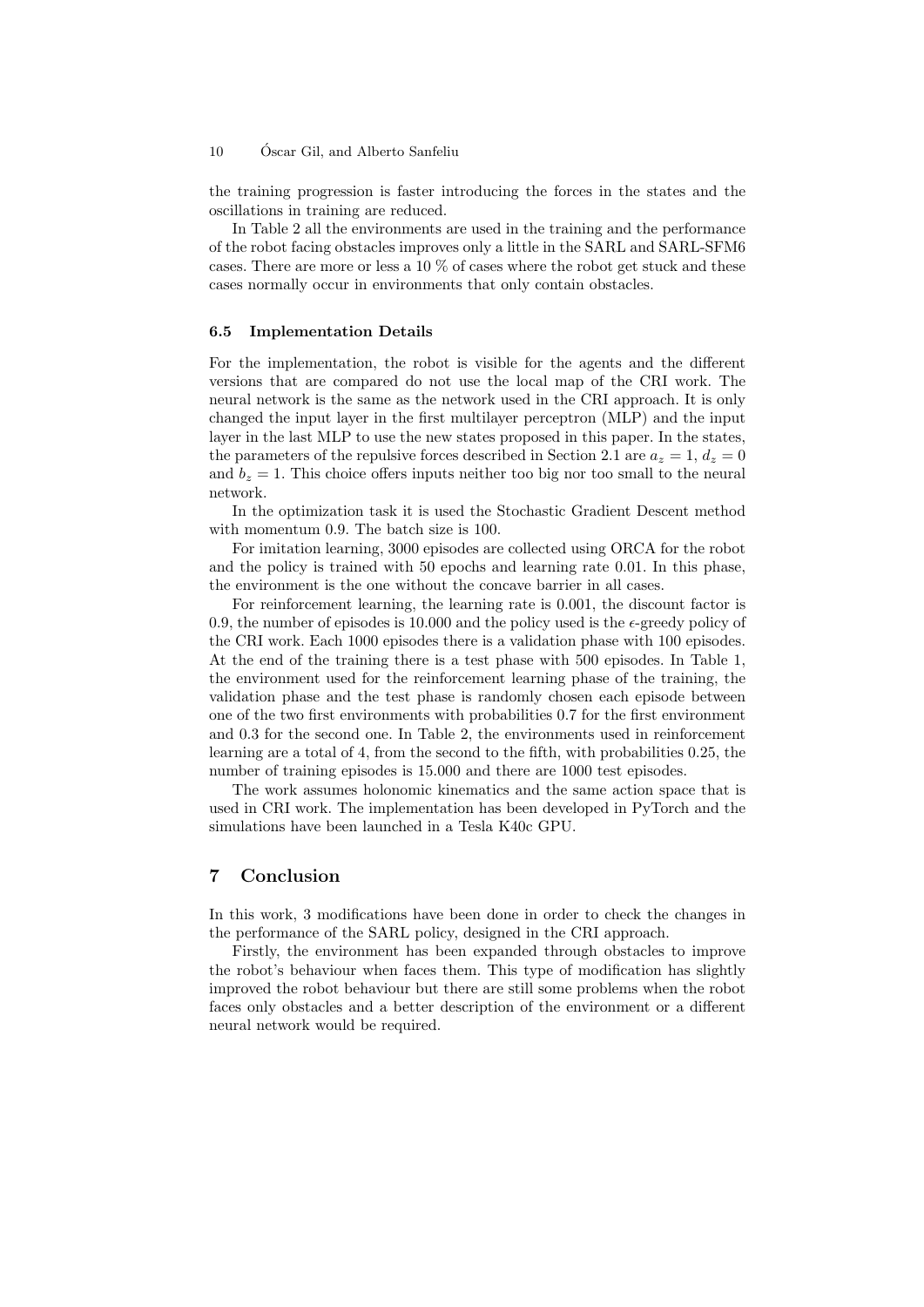Secondly, the reward signal has been modified taking account the SFM. This type of modification has caused overall worse results in the navigation performance reducing the success rate and increasing the collision rate. In spite of this problem, the convergence improves in the first 5000 episodes. This better initial convergence could be caused because the algorithm has additional information in the first part of the training.

Finally, the last modification has been the inclusion of the repulsive forces in the agent states and the resultant force in the robot state. This modification has not produced notable changes but it appears that the convergence is faster in the first 5000 episodes. It also makes the test results very much independent of using SFM reward, palliating its negative effect.

To sum up, this approach offers a way to slightly accelerate the convergence in the TD learning for navigation tasks. For better results in the performance of the policy are suggested as future work, forms of reward shaping, other RL algorithms like Policy Gradients, more prediction information of the environment like in Social GAN work[11] and mix the RL algorithms with a global planner[9].

#### References

- 1. Alahi, A., Goel, K., Ramanathan, V., Robicquet, A., Fei-Fei, L., Savarese, S.: Social lstm: Human trajectory prediction in crowded spaces. In: 2016 IEEE Conference on Computer Vision and Pattern Recognition (CVPR). pp. 961–971 (June 2016)
- 2. Van den Berg, J., Lin, M., Manocha, D.: Reciprocal velocity obstacles for real-time multi-agent navigation. In: 2008 IEEE International Conference on Robotics and Automation. pp. 1928–1935. IEEE (2008)
- 3. Chen, C., Liu, Y., Kreiss, S., Alahi, A.: Crowd-robot interaction: Crowd-aware robot navigation with attention-based deep reinforcement learning. In: 2019 International Conference on Robotics and Automation. pp. 6015–6022 (May 2019)
- 4. Chen, Y.F., Everett, M., Liu, M., How, J.P.: Socially aware motion planning with deep reinforcement learning. In: 2017 IEEE/RSJ International Conference on Intelligent Robots and Systems (IROS). pp. 1343–1350. IEEE (2017)
- 5. Chen, Y.F., Liu, M., Everett, M., How, J.P.: Decentralized non-communicating multiagent collision avoidance with deep reinforcement learning. In: 2017 IEEE International Conference on Robotics and Automation (ICRA). pp. 285–292 (2017)
- 6. Everett, M., Chen, Y.F., How, J.P.: Motion planning among dynamic, decisionmaking agents with deep reinforcement learning. In: 2018 IEEE/RSJ International Conference on Intelligent Robots and Systems (IROS). pp. 3052–3059. IEEE (2018)
- 7. Ferrer, G., Sanfeliu, A.: Proactive kinodynamic planning using the extended social force model and human motion prediction in urban environments. In: 2014 IEEE/RSJ International Conference on Intelligent Robots and Systems. pp. 1730– 1735. IEEE (2014)
- 8. Ferrer, G., Zulueta, A.G., Cotarelo, F.H., Sanfeliu, A.: Robot social-aware navigation framework to accompany people walking side-by-side. Autonomous robots 41(4), 775–793 (2017)
- 9. Francis, A., Faust, A., Chiang, H.L., Hsu, J., Kew, J.C., Fiser, M., Lee, T.E.: Long-range indoor navigation with PRM-RL. CoRR abs/1902.09458 (2019)
- 10. Grzes, M., Kudenko, D.: Reward shaping and mixed resolution function approximation. In: Developments in Intelligent Agent Technologies and Multi-Agent Systems: Concepts and Applications, pp. 95–115. IGI Global (2011)